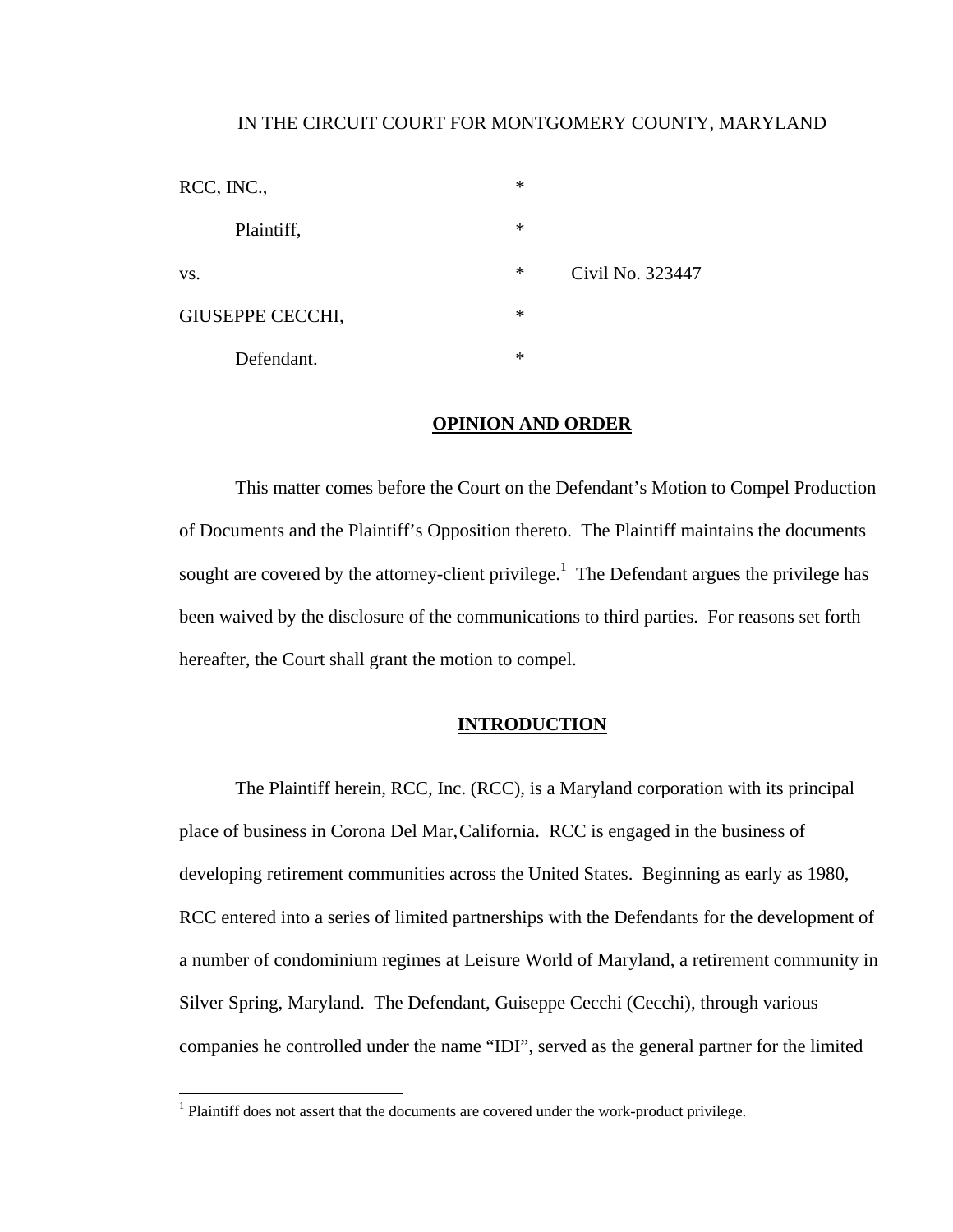partnerships. As a result of information first discovered in 2007, RCC has brought various claims against the Defendants for breach of contract, breach of fiduciary duties and negligence. Among other things, RCC alleged the Defendants concealed from them certain material information regarding the financial condition of the partnerships.

 For more than ten years, RCC has used the accounting firm of Deloitte Tax LLP, also known as Deloitte & Touche and Seiler & Co. "to assist with an assortment of confidential financial matters." [Plaintiff's Opposition to Defendant's Motion to Compel: hereinafter "Opposition," p. 2.] In addition to the accounting firms, since approximately 1995, RCC has used the services of outside counsel, Richard Sherman and his firm, Irell & Manilla LLP, on matters relating to the limited partnership.

 The documents sought by the Defendants involve communications by and between Plaintiff, RCC, Inc., its accountants, Deloitte Tax LLP (DT), Seiler & Company (SC), and outside counsel, Irell & Manilla, LLP (IM). At the Court's direction, the Plaintiff provided the documents and a privilege log to the Court for an *in camera* review. The documents are contained in a binder and divided into two broad categories. Documents involving communications between RCC and outside counsel are collectively referred to as the "Sherman documents", a reference to lead counsel at IM, Richard Sherman. Communications principally involving the accounts are referred to as the "Deloitte documents". The accountant communications typically involve RCC or IM, occasionally both. Sometimes the "involvement" amounts to no more than copying RCC or IM on an e-mail exchange. The documents consist largely of printed copies of e-mail exchanges, frequently with other documents attached.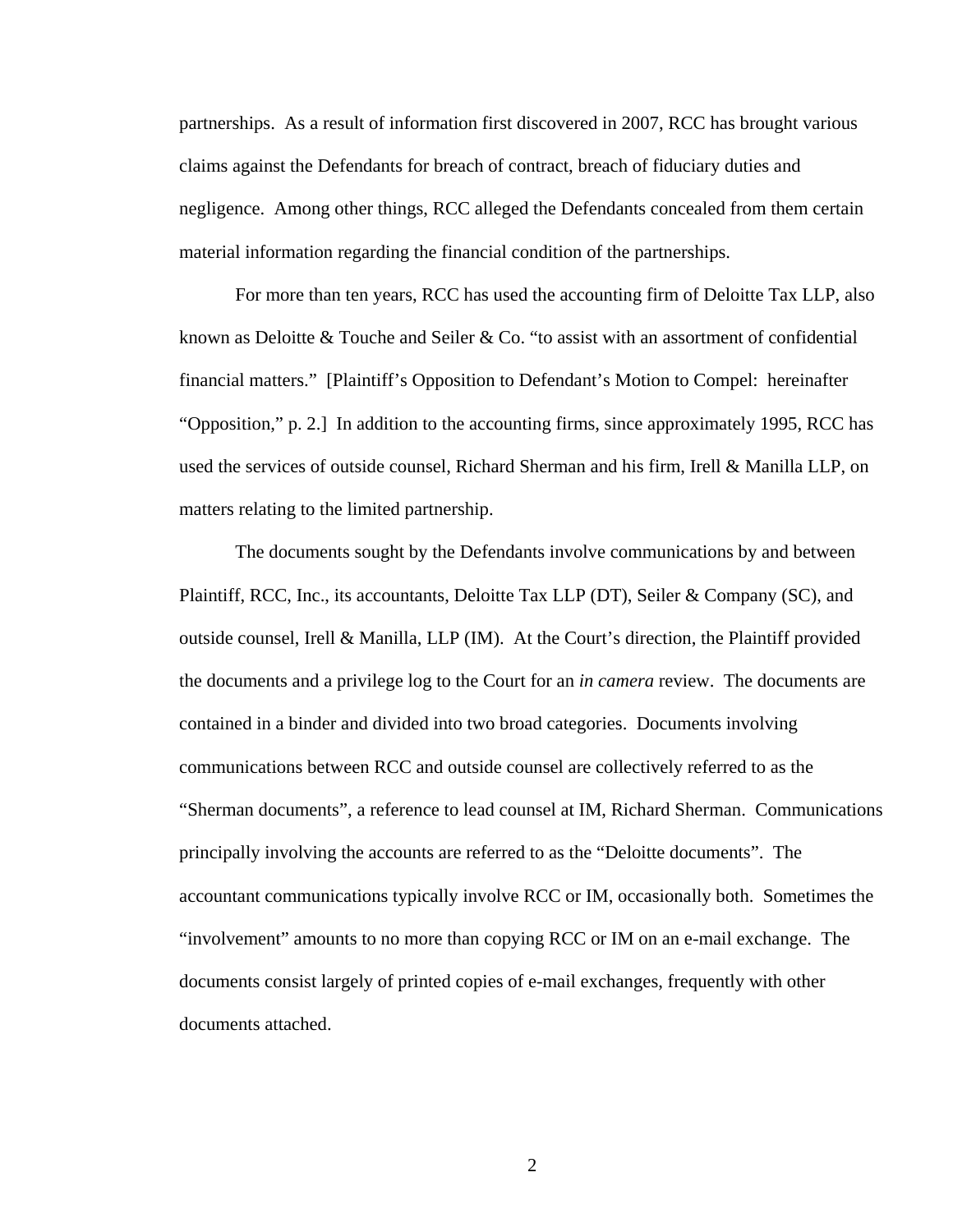#### **ARGUMENT**

 The Plaintiff asserts that the withheld documents are protected by the attorney/client privilege. To the extent the communications involve the accountants, the Plaintiff maintains the privilege extends to those documents under the "intermediary doctrine" citing *Neighborhood Dev. Collaborative v. Murphy*, 233 F.R.D. 436 (D. Md. 2005) (hereinafter *NDC*) and/or the "derivative privilege" doctrine citing *Black & Decker Corp. v. United States*, 219 F.R.D. 87 (D. Md. 2003). The Plaintiff further submits that under *Newman v. State*, the ultimate test of whether the attorney/client privilege is waived by the presence of a third party is "whether the client reasonably understood the conference to be confidential notwithstanding the presence of third parties." 384 Md. 285, 303 (2004). Here, given their long-term relationship with the accountants, RCC reasonably believed the confidential nature of their communications would be unaffected by the involvement of their accountants. Accordingly, the privilege is not waived.

 The Defendants respond that the attorney/client privilege has been waived. With respect to the "Deloitte documents", citing *E.I. du Pont de Nemours & Co. vs. Forma-Pack, Inc.*, 351 Md. 396 (1998), and *Black & Decker*, they assert Plaintiff has failed to meet its burden of establishing the "derivative privilege" applies to the documents withheld. Defendants submit Plaintiff's privilege log does not establish that legal advice was sought and, if so, by whom. The accountants involved are regularly employed by the Plaintiff to provide accounting services or business advice. They were not retained for purposes of obtaining legal advice. They have served as RCC's accountants for over 10 years. Further, relatively few of the communications were initiated by or directed solely to an attorney. Concerning the "intermediary doctrine," the Defendants argue the doctrine has not heretofore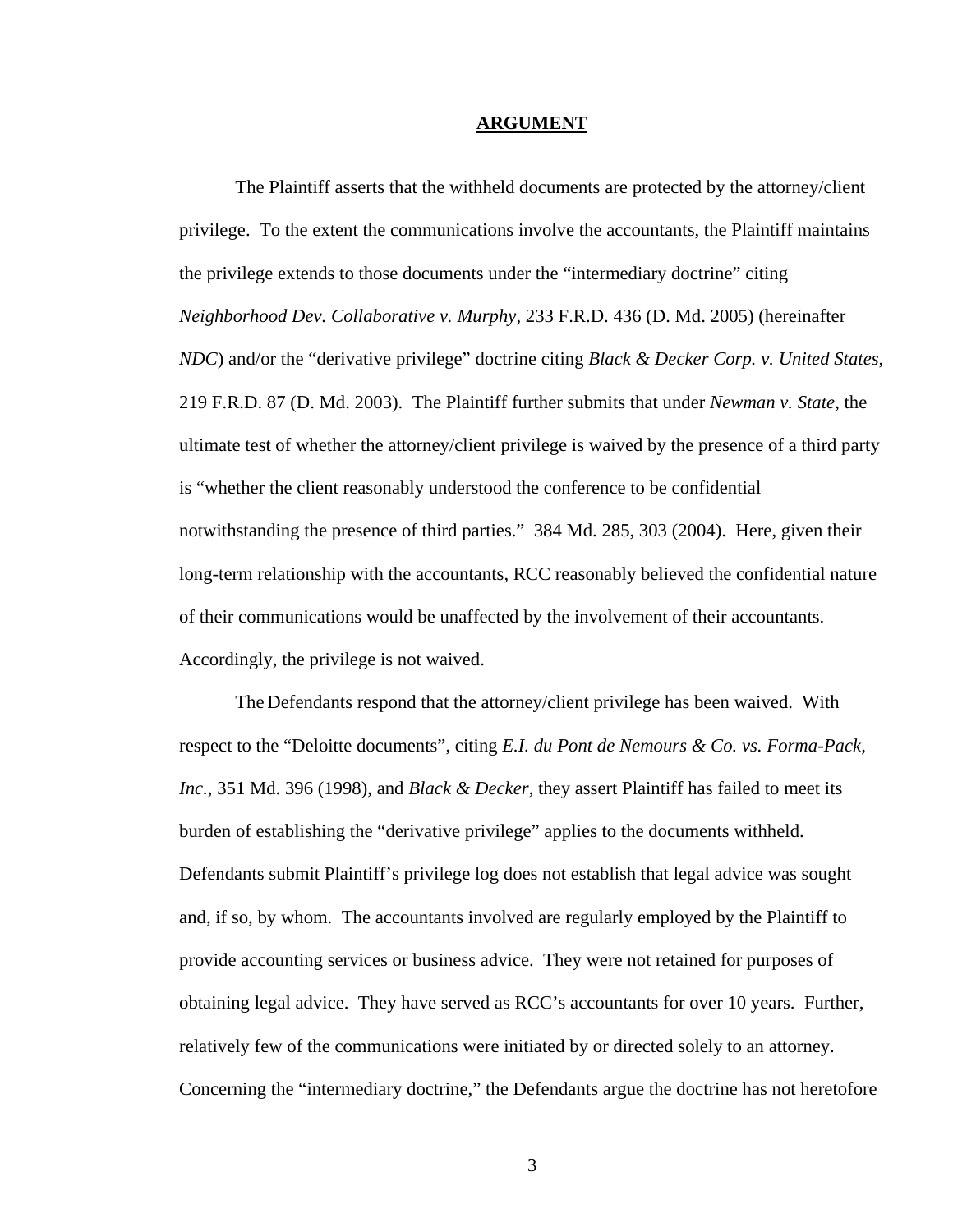been recognized by the Maryland courts. The only circuit court to consider its application rejected it.

With respect to the "Sherman documents," they further submit that the documents appear to represent counsel's notes rather than communications. No work product privilege has been asserted. Finally, with respect to both the Sherman and the Deloitte documents, they argue any attorney/client privilege has been waived because the Plaintiff has placed its knowledge of the financial condition of various entities owned by the parties at issue in this case.

For reasons set forth in the Plaintiff's Opposition to the Defendant's Motion to Compel, the Court finds the Defendant's argument that the Plaintiff has waived the attorney/client privilege by putting its knowledge of the company's financial condition at issue to be unavailing. Accordingly, the Court will not discuss it further. In addition, for reasons set out below, the Court finds it unnecessary to separately address the Defendant's argument that the "Sherman documents" do not involve communications.

## **ANALYSIS**

With respect to all documents, RCC bears the burden of establishing the attorneyclient privilege protects those documents they seek to withhold. "[T]he party who is resisting discovery and is asserting a protective privilege bears the burden of establishing its existence and applicability." *Forma-Pack*, 351 Md. at 406 (internal citations omitted). Further, "Because the application of the attorney-client privilege withholds relevant information from the fact finder, the privilege contains some limitations and should be narrowly construed." (internal citations omitted) *Id*. at 415.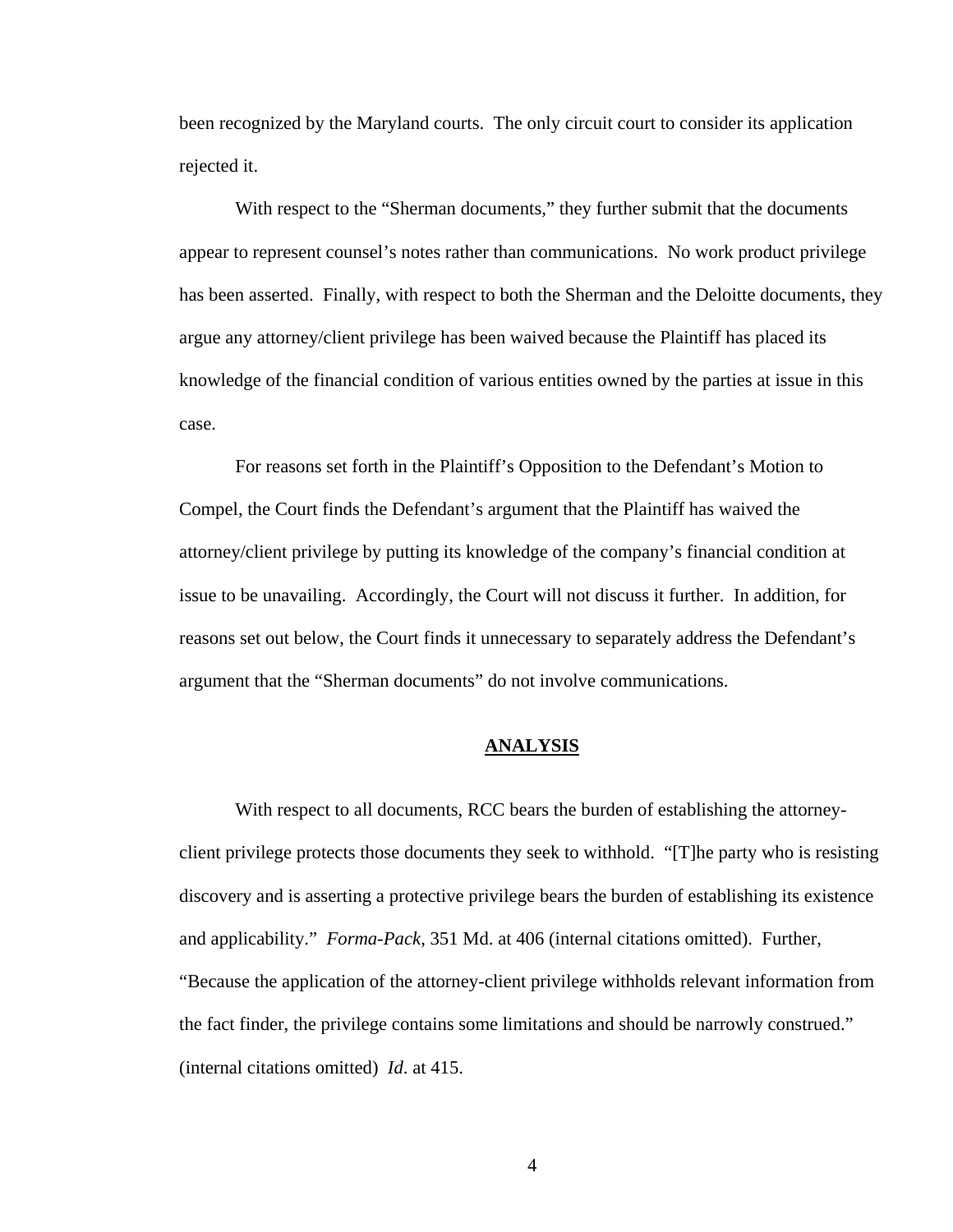### **a. "derivative privilege"**

 In general, there are two requirements for applicability of the attorney-client privilege. " 'Only those attorney-client communications *pertaining to legal assistance* and *made with the intention of confidentiality* are within the ambit of the privilege.' In discussing the 'legal advice' prong of the attorney-client privilege, the court in *Lanasa v. State*, 109 Md. 602, 71 A. 1058 (1909), stated '[T]o make the communications privileged, they … *must relate to professional advice* and to the subject matter about which such advice is sought.' '[F]or the privilege to apply, the client's confidential communication 'must be for the *primary* purpose of soliciting legal rather than business advice.' " (internal citations omitted) *Forma-Pack,*  351 Md. 396, at 415, 416.

*Black & Decker*, relied on by Plaintiff, cites the seminal case of *U.S. v. Kovel*, 296 F.2d 918 (2d. Cir. 1961), for the proposition that "the attorney-client privilege may protect exchanges between the client and an accountant when the accountant enables communication with the attorney by 'translating' complex accounting concepts." 219 F.R.D. at 90. The court in *Black & Decker* noted "cases decided after *Kovel* have narrowly interpreted the concept of the derivative privilege." *Id*. Where accountants were involved, most courts have limited *Kovel's* application to instances where the accountant was **necessary** to facilitate the communication between the client and the attorney.

One such case is *U.S. v. Ackert*, 169 F.3d 136 (2d. Cir. 1999) cited with approval in *Black & Decker.* There, the court held "... a communication between an attorney and a third party does not become shielded by the attorney-client privilege solely because the communication proves important to the attorney's right to represent the client." 169 F.3d at 139. In arriving at their opinion, the *Ackert* court noted that "the purpose of the privilege is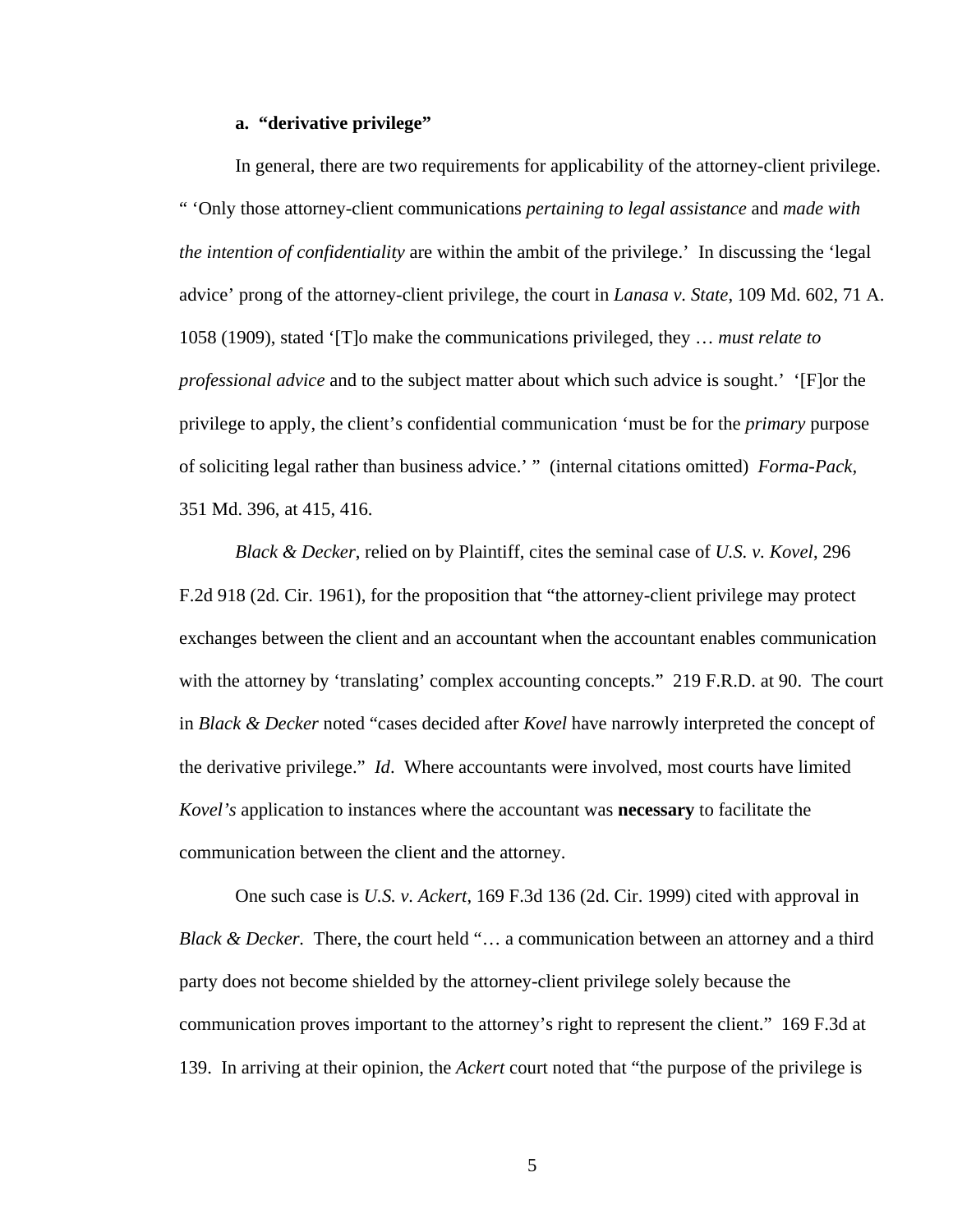'to encourage clients to make full disclosure to their attorneys.' " *Id*. Where the accountant's advice is what is sought, that purpose is not being served.

Focusing on the nature of the services the accountants provided, *Black & Decker* adopted a four factor analysis to determine whether the "derivative privilege" applied: "1) to whom was the advice provided – counsel or the client; 2) where client's in-house counsel is involved, whether counsel also acts as a corporate officer; 3) whether the accountant is regularly employed as the client's auditor or adviser; and 4) which parties initiated or received the communications." 219 F.R.D. at 90. Clearly these questions address, at least indirectly, the nature of the communications, that is, whether they involve business advice versus legal advice.

 The *Black & Decker* court found the records were not privileged because "An application of those factors to this case do not compel the clear conclusion that (the accountant) was needed to facilitate communications between plaintiff and their attorneys." *Id.* The court opined the accountants were providing tax and business advice, which had a legal component. However, the record did not support a finding that the advice "… was provided primarily to assist the plaintiff's attorney in rendering legal advice. Therefore, the derivative privilege protection recognized by *Kovel* …" was not applicable. *Id*. at 91.

Here, as well, it is impossible to tell from a review of the documents and the "privileged description" in the privilege log the nature of the advice being sought or offered and the role being served by the intermediaries. The accountants have provided services to the Plaintiff for "more than a decade." (Plaintiff's Opposition, p. 2). A number of communications claimed to be privileged go back more than 10 years, long before any problems apparently arose between the parties. (Documents 147, 148, 149 and 162). It is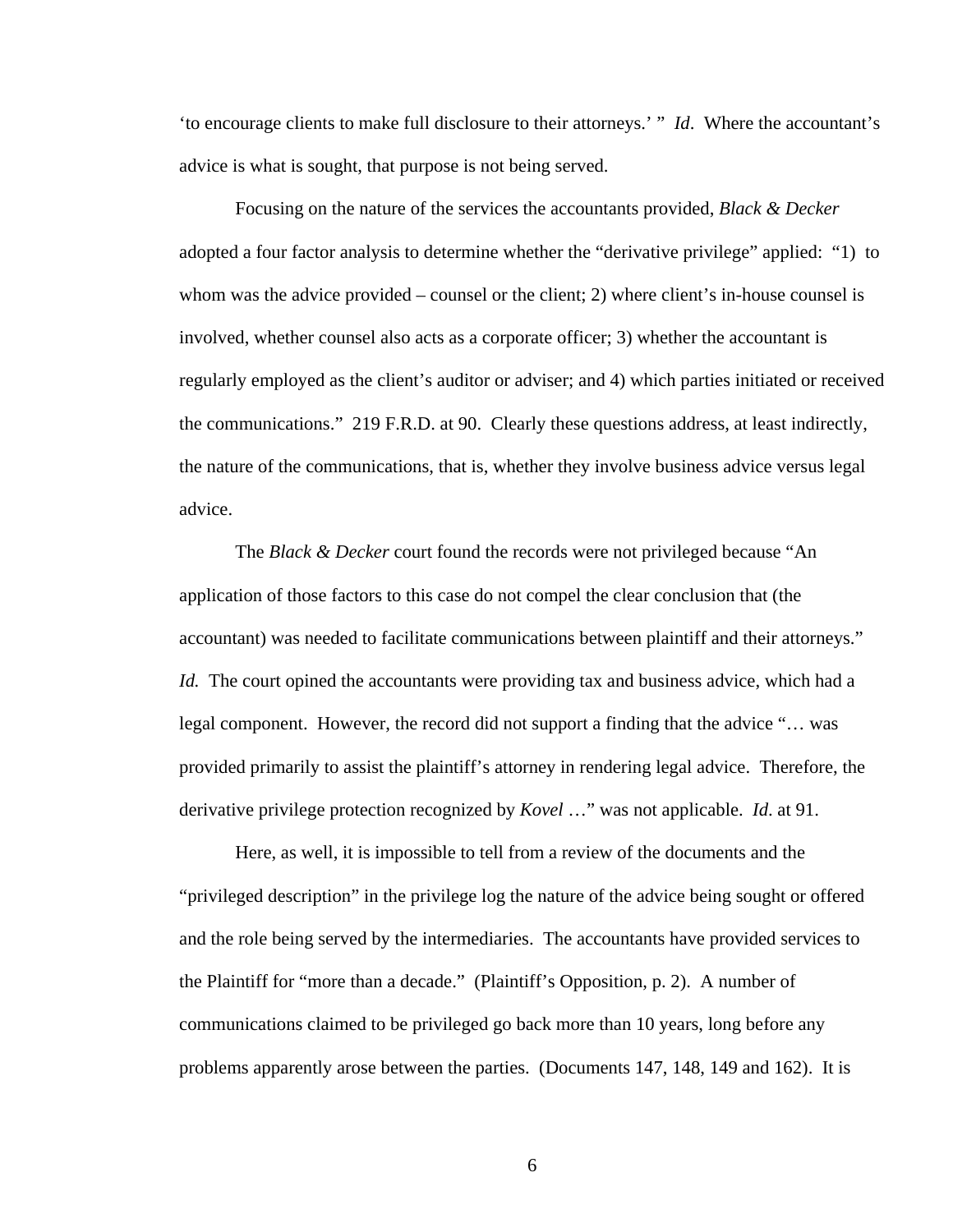frequently difficult to tell who initiated the communication and why it was initiated. Accordingly, under the test of *Black & Decker*, the Plaintiffs have failed to meet their burden of establishing that the accountants were necessary for the translation of information involving legal advice.

#### **b. intermediary doctrine.**

 In the alternative, Plaintiffs suggest the documents are privileged under the "intermediary doctrine." A thorough review of the authorities cited, however, suggests that the "intermediary doctrine" and the "derivative privilege" are in reality one and the same. Regardless of which doctrine is being discussed, most courts trace the doctrine back to *Kovel*.

 The Plaintiffs cite to *NDC* as support for the "intermediary doctrine." There, the plaintiff (NDC) sought discovery of the defendant's (Murphy's) communications with his attorney. The plaintiff asserted the attorney-client privilege was waived because Murphy communicated with his attorney through his financial adviser (McMaster). The magistrate judge, citing *In re Lindsey*, 158 F.3d 1263 (D.C. Cir. 1998), held that the records were protected. The plaintiff appealed to the District Court arguing that Murphy had failed to demonstrate McMaster's services as an intermediary were necessary as required under *Lindsey*. Therefore, the attorney-client privilege was waived.

 The *NDC* court rejected the plaintiff's argument that pursuant to *Lindsey* "a client must demonstrate a fundamental inability to communicate without the help of the intermediary." 233 F.R.D. at 439. In the *NDC* court's view, "*Lindsey's* core holding (is) that in considering whether a client's communication with his or her lawyer through an agent is privileged under the intermediary doctrine, the critical factor is that the communication be made in confidence for the purpose of obtaining legal advice from the lawyer." (internal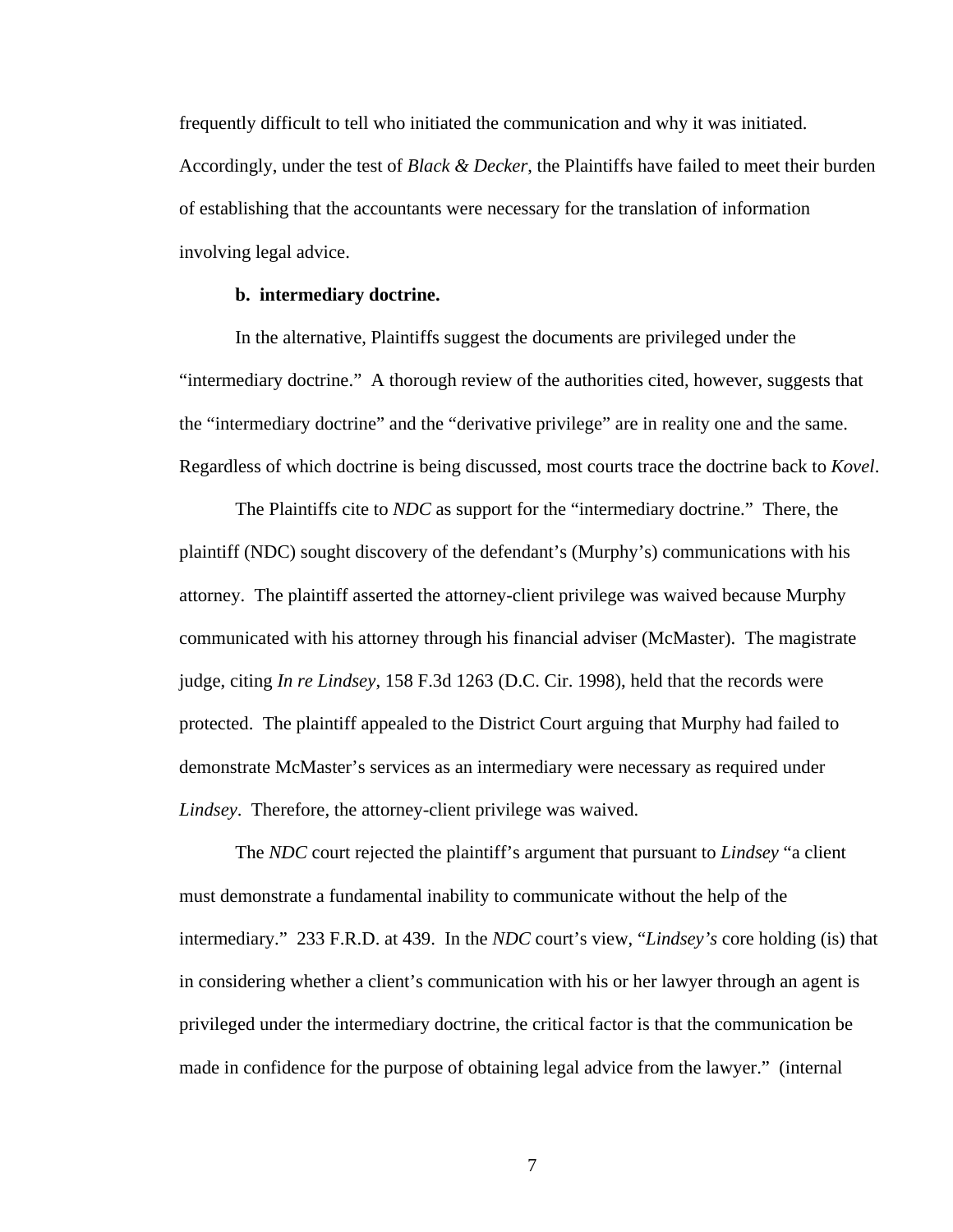citations omitted) *Id.* In *Lindsey*, the court simply noted the parties dispute "whether the use of an agent for communication between the attorney and the client must be 'reasonably necessary' in order for the agent to fall within the attorney-client privilege." 158 F.3d 1263, 1279. After noting the dispute, the *Lindsey* court said assuming the intermediary must be reasonably necessary, the President had demonstrated the necessity. *Lindsey* never actually addressed the issue of whether the services of the intermediary must be proven to be necessary.

Although *Lindsey* did not modify *Kovel* as *NDC* suggests, it did expand the "derivative privilege" doctrine in one respect. Many courts applying *Kovel* have held that the intermediary services must be limited to the translation of information to and from the attorney. *Lindsey* rejected such a narrow interpretation. The evidence in *Lindsey* showed that while serving as an intermediary between the President and his private counsel (Bennett), Mr. Lindsey at times offered Bennett his own opinions and advice. The *Lindsey* court observed that a number of courts since *Kovel* have held the intermediary doctrine applies even to agents that add value to the attorney-client communications. Accepting that general proposition, they opined that there are, however, limits to the value that may be added.

After noting that the privilege should be strictly confined and that without imposing limitations the privilege would quickly engulf all manner of services performed for a lawyer, the court stated "it would stretch the intermediary doctrine beyond the logic of its purpose to include Lindsey's legal contributions as an extra lawyer and we decline to do so. Those contributions, rather than facilitate a representation of the President's personal counsel, constitute Lindsey's own independent contribution to the President's cause and cannot, therefore, be said to be covered by the intermediary doctrine. One lawyer does not need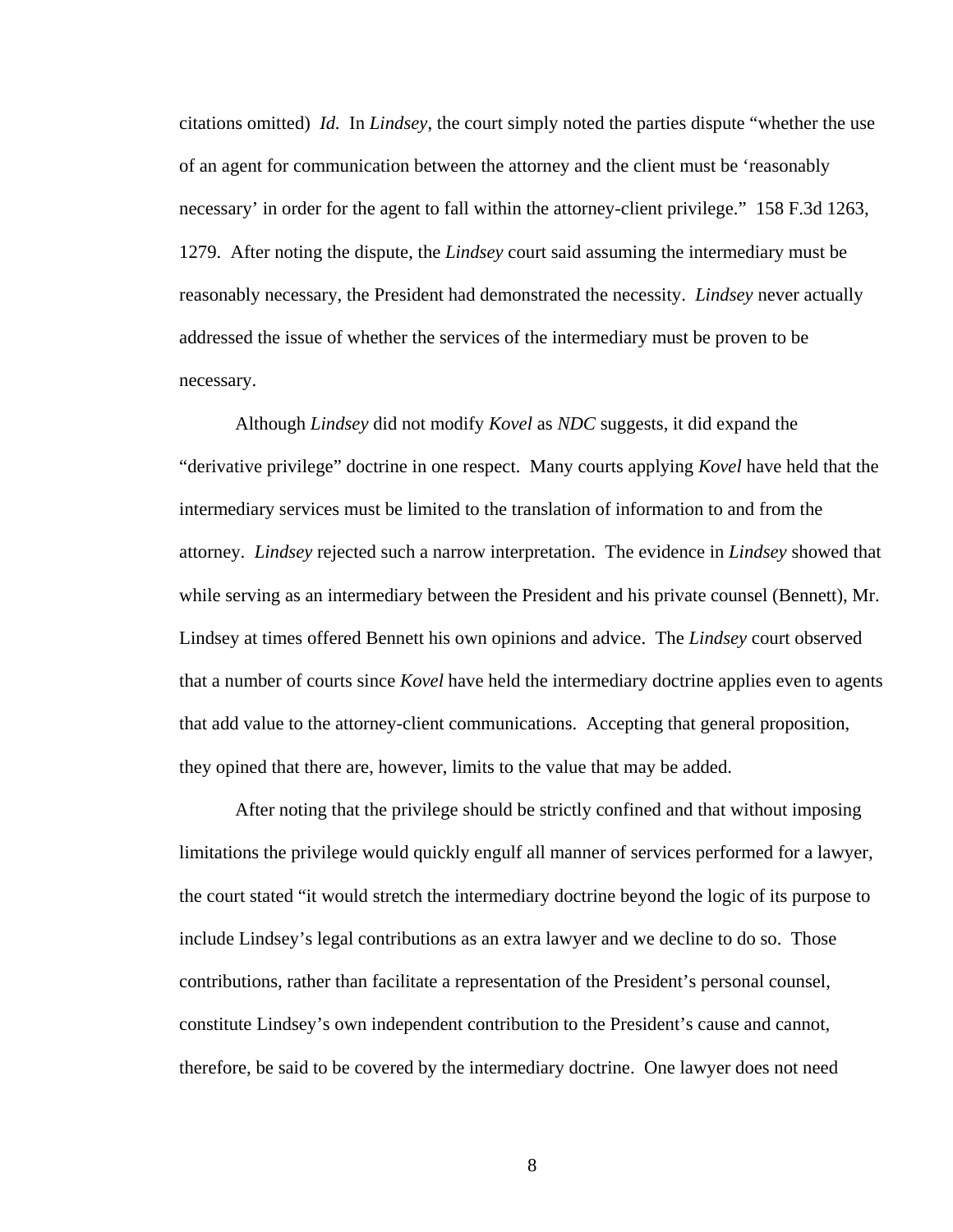another lawyer providing supplementary legal advice to facilitate communication regarding matters of legal strategy." *Id*. at 1281. Accordingly, while *Lindsey* does expand the holding of *Kovel* to a limited extent, it does not expand *Kovel* as far as the *NDC* court suggests.

 After discussing and distinguishing *Black & Decker*, the *NDC* court cites *In re Bieter Co.,* 16 F.3d 929 (8th Cir. 1994) as support for the application of the "intermediary doctrine" to the facts before it. However, *Bieter* is not on point. That case involves an analysis of which employees should be deemed as the "functional equivalent" of the client for purposes of the privilege when the client is a corporation. In addressing that issue, the *Bieter* court first looked to proposed Federal Rule 503, which was an attempt to codify the attorney-client privilege. According to *Bieter***,** despite the fact that Congress failed to enact the rule, many federal courts have relied upon it as an accurate definition of the federal common law attorney/client privilege. 16 F.3d at 935. The proposed rule extended the attorney-client privilege to communications between the attorney and the client or his "representative." However, "representative" is not defined.

 In an effort to determine the meaning of "representative," *Bieter* looked to an earlier 8th Circuit case, *Diversified Indus., Inc. v. Meredith*, 572 F.2d 596 (8th Cir. 1977). The *Diversified* court adopted a five part test to determine which employees should be deemed the client for purposes of the privilege when the client was a corporation: "[T]he attorney/client privilege is applicable to an employee's communication if (1) the communication was made for the purpose of securing legal advice, (2) the employee making the communication did so at the direction of his corporate's superior; (3) the superior made the request so that the communication could secure legal advice; (4) the subject matter of the communication is within the scope of the employee's corporate duties; and (5) the communication is not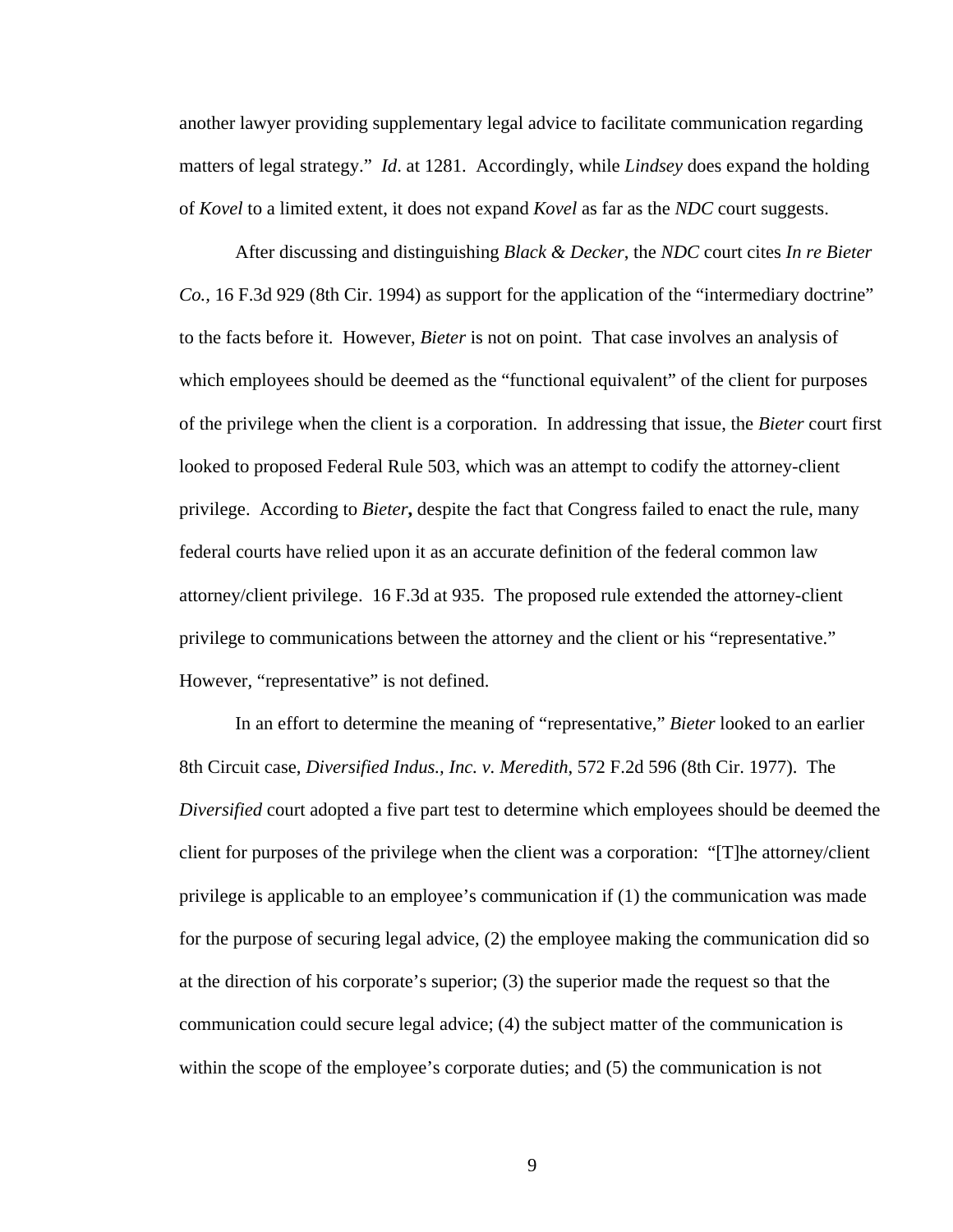disseminated beyond those persons who, because of the corporate structure, need to know its contents." 572 F.2d at 609

 Although the intermediary in *Bieter* was not an employee of the corporation, the Court nevertheless employed the *Diversified* factors, and found that in all relevant respects he was the "functional equivalent" of the client. Accordingly, they held that the attorney's communications with him and those that occurred in his presence with the client were privileged. *See* also *In re Copper Market Antitrust Litigation*, 200 F.R.D. 213 (S.D.N.Y. 2001).

 While the "functional equivalent" doctrine certainly appears broader than the "derivative privilege" doctrine, it presumably applies only where the client is a corporation. It is not at all clear from a review of these documents whether RCC or one of its principals, Heidi Cortese, is the client. In the latter case, the "functional equivalent" would not apply. Even assuming RCC is the client and assuming the "functional equivalent" analysis would extend to the outside accountants involved here, the Plaintiff nevertheless failed to provide sufficient information for the Court to determine whether the five part test of *Diversified* is met with respect to any particular communication. Therefore, assuming Plaintiff's reference to an "intermediary doctrine" in *NDC* is in reality a reference to the "functional equivalent" doctrine, the Plaintiff's attempts to rely upon it are nevertheless unavailing.

## **c. Newman**

 The Plaintiff's final argument rests upon the holding of the Court of Appeals in *Newman v. State*, 384 Md. 285 (2004). Seizing upon the language of the *Newman* court, the Plaintiff suggests that the **only** test of whether the attorney/client privilege attaches to a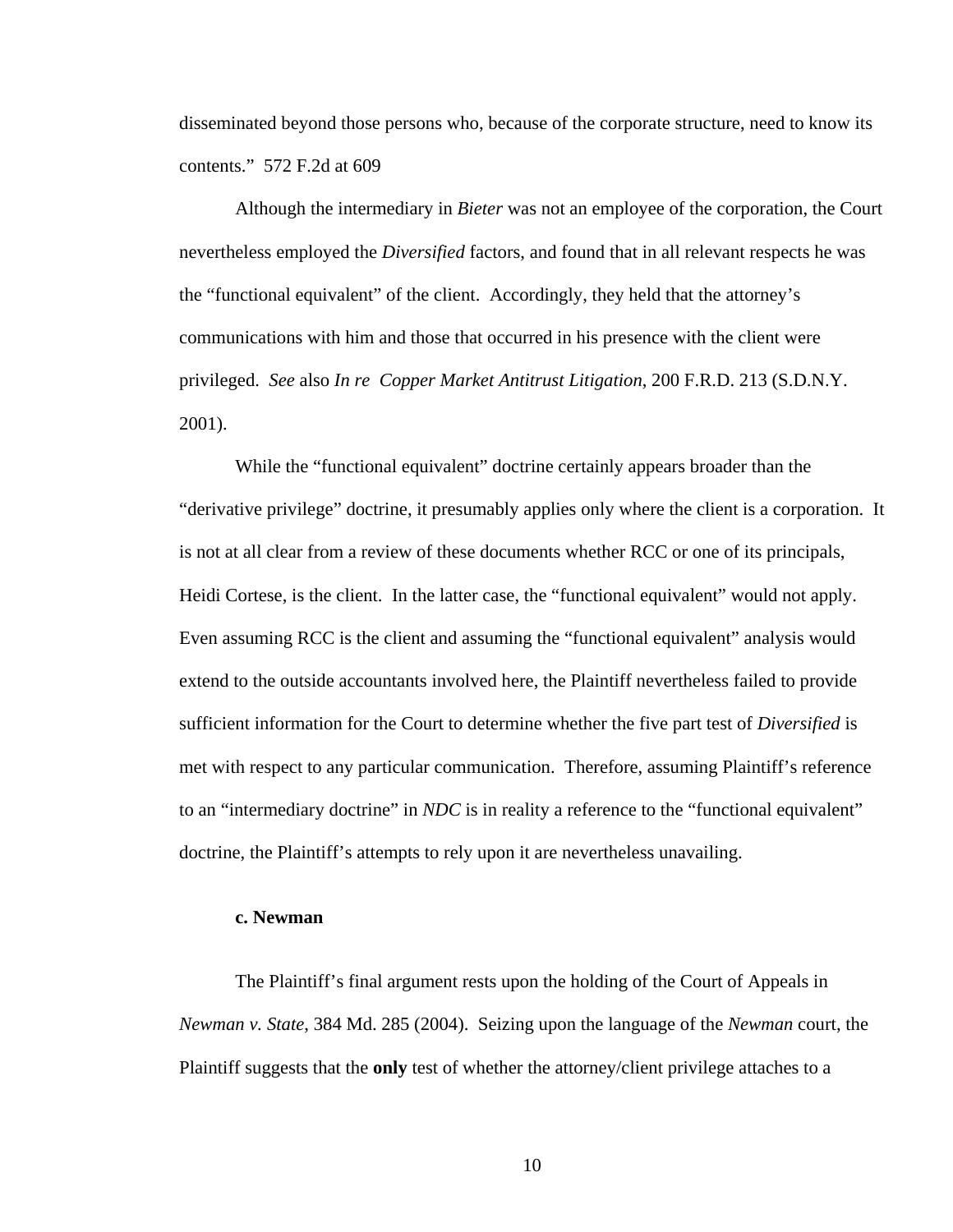communication is whether the client reasonably understood the communication to be confidential. "Because the attorney/client privilege is held and waived by the client, our essential inquiry is 'whether the *client* reasonably understood the conference to be confidential' *notwithstanding* the presence of third parties." (internal citations omitted) *Id*. at 306. While the quote is accurate, the facts of *Newman* are inapposite to those in the present case.

In *Newman*, Elsa Newman hired an attorney (Freidman) to represent her in a contentious divorce and custody dispute. On an occasion when Newman went to Freidman's office to seek his advice about the case, she appeared distraught over the possibility of losing custody of the children. A long-time friend and confidant, Marjorie Landry (Landry), accompanied Newman to Freidman's office. In an effort to calm Newman, Freidman invited Landry to be present when he spoke to Newman. During the meeting, Newman discussed killing one of her children and blaming her husband. She also discussed planting evidence of child pornography on him. Freidman subsequently disclosed the information to the authorities pursuant to Maryland Rules of Professional Conduct, Rule 1.6(b) permitting an attorney to disclose a confidential communication to prevent the client from committing a criminal act that the attorney believes is likely to result in substantial harm to another.

 In a later prosecution of Newman for an assault on her husband, and related crimes, the trial court permitted the State over Newman's objection to call Freidman as a witness to testify about the conversation. Reversing Newman's conviction, the Court of Appeals held that the presence of Landry during the communication between Newman and Freidman did not waive the attorney-client privilege. The Court of Appeals found that Landry's presence was at the request of the attorney for purposes of facilitating the communication. She did not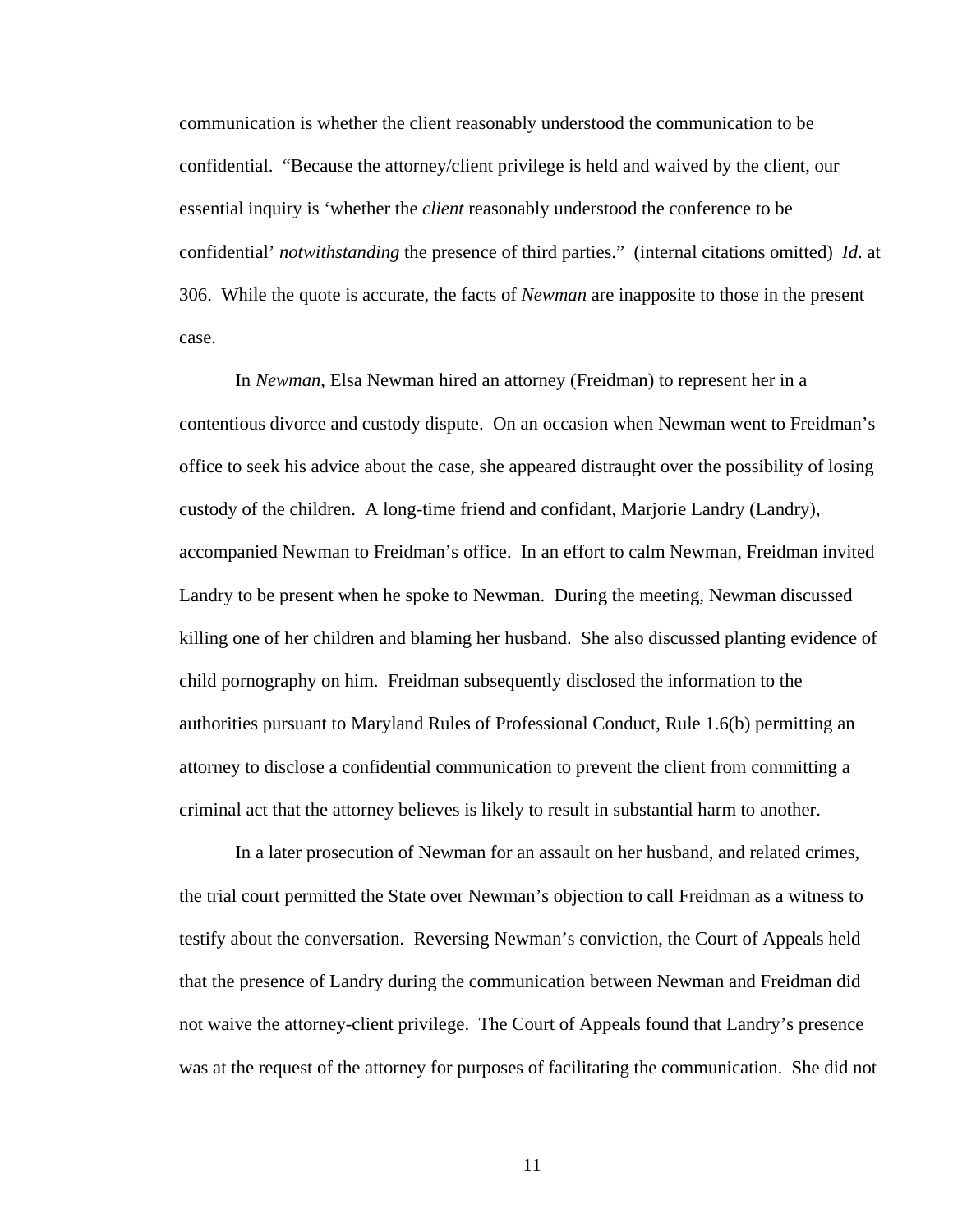participate at Newman's suggestion or request. The Court reasoned that "… because the decision to include the third party was not made by the client, but rather by the attorney.", Newman reasonably understood the communication to be confidential and subject to the privilege. 384 Md. at 308.

In arriving at its decision, the Court cited with approval to the case of *Rosati v. Kuzman*, 660 A.2d 263 (R.I. 1995). In that case, the Supreme Court of Rhode Island held the privilege was not waived by the presence of the client's parents during communications between the client and his attorney. The *Rosati* court found the parents had played "a vital role in (their son's) defense." 660 A.2d 263, 267. They helped find the attorney for their son and "remained invaluable confidants" to him throughout the legal proceedings. *Id*.

 Both cases involved direct communications between the client and the attorney involving legal advice in the presence of a third party who had a close personal relationship with the client, akin to that of a family member, and enjoyed a position of trust. Implicit in the holding of both courts is that the presence of the third party was reasonably necessary. The Court finds *Newman* should be limited to its fact. To hold otherwise would extend the attorney-client privilege exponentially, a result that was almost certainly not intended by the Court of Appeals.

#### **CONCLUSION**

 The Plaintiff has failed to meet its burden of establishing the subject documents are protected by the attorney-client privilege. In the first instance, the Plaintiff must establish that what was being sought or offered pertained to legal not business advice. Where legal advice was sought or offered, because third parties were involved, the Plaintiff must demonstrate that